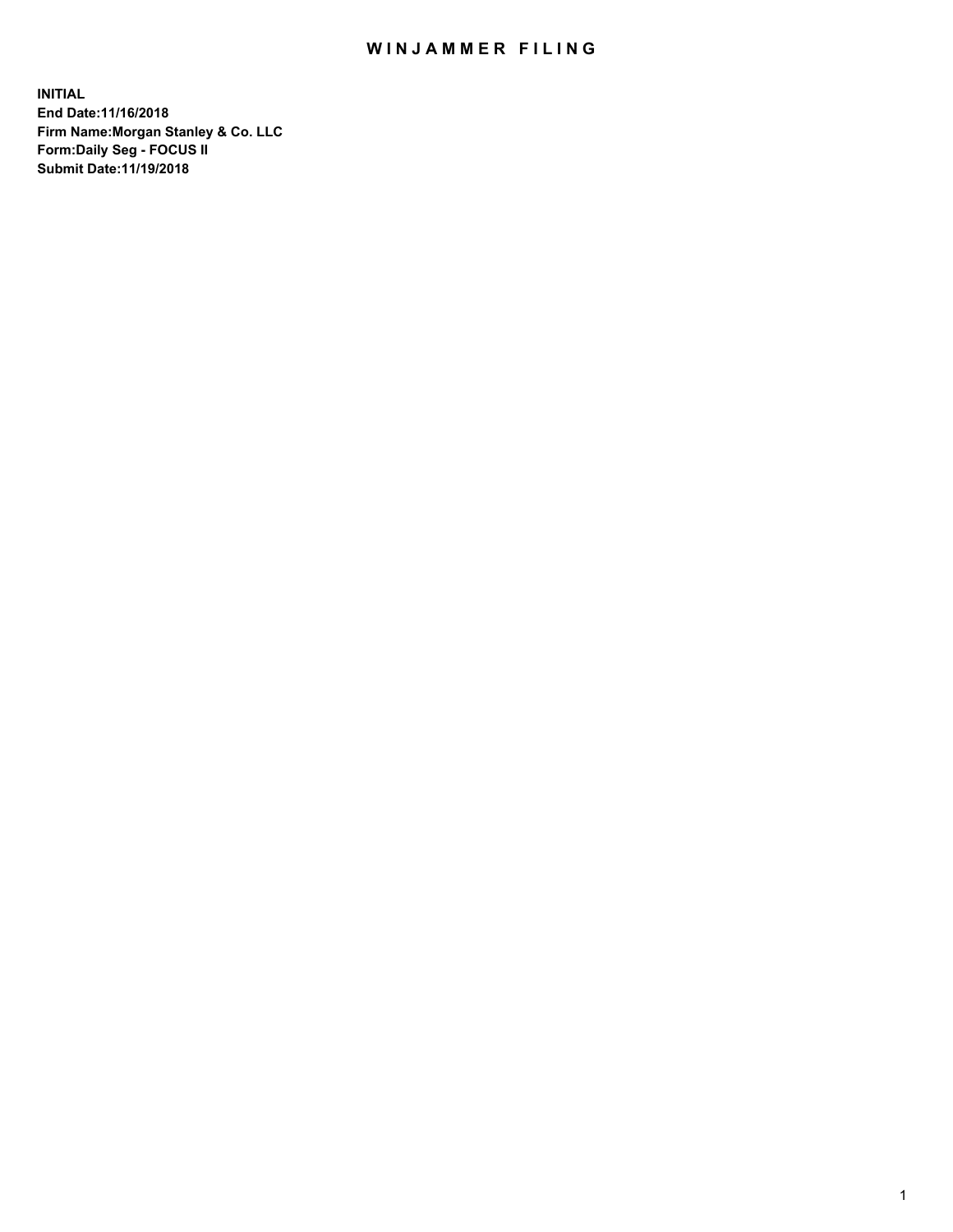**INITIAL End Date:11/16/2018 Firm Name:Morgan Stanley & Co. LLC Form:Daily Seg - FOCUS II Submit Date:11/19/2018 Daily Segregation - Cover Page**

| Name of Company                                                                                                                                                                                                                                                                                                                | Morgan Stanley & Co. LLC                               |
|--------------------------------------------------------------------------------------------------------------------------------------------------------------------------------------------------------------------------------------------------------------------------------------------------------------------------------|--------------------------------------------------------|
| <b>Contact Name</b>                                                                                                                                                                                                                                                                                                            | <b>Ikram Shah</b>                                      |
| <b>Contact Phone Number</b>                                                                                                                                                                                                                                                                                                    | 212-276-0963                                           |
| <b>Contact Email Address</b>                                                                                                                                                                                                                                                                                                   | Ikram.shah@morganstanley.com                           |
| FCM's Customer Segregated Funds Residual Interest Target (choose one):<br>a. Minimum dollar amount: ; or<br>b. Minimum percentage of customer segregated funds required:% ; or<br>c. Dollar amount range between: and; or<br>d. Percentage range of customer segregated funds required between:% and%.                         | 280,000,000<br><u>0</u><br>00<br>00                    |
| FCM's Customer Secured Amount Funds Residual Interest Target (choose one):<br>a. Minimum dollar amount: ; or<br>b. Minimum percentage of customer secured funds required:% ; or<br>c. Dollar amount range between: and; or<br>d. Percentage range of customer secured funds required between: % and %.                         | 140,000,000<br><u>0</u><br><u>00</u><br>0 <sub>0</sub> |
| FCM's Cleared Swaps Customer Collateral Residual Interest Target (choose one):<br>a. Minimum dollar amount: ; or<br>b. Minimum percentage of cleared swaps customer collateral required:% ; or<br>c. Dollar amount range between: and; or<br>d. Percentage range of cleared swaps customer collateral required between:% and%. | 92,000,000<br><u>0</u><br>0 Q<br>00                    |

Attach supporting documents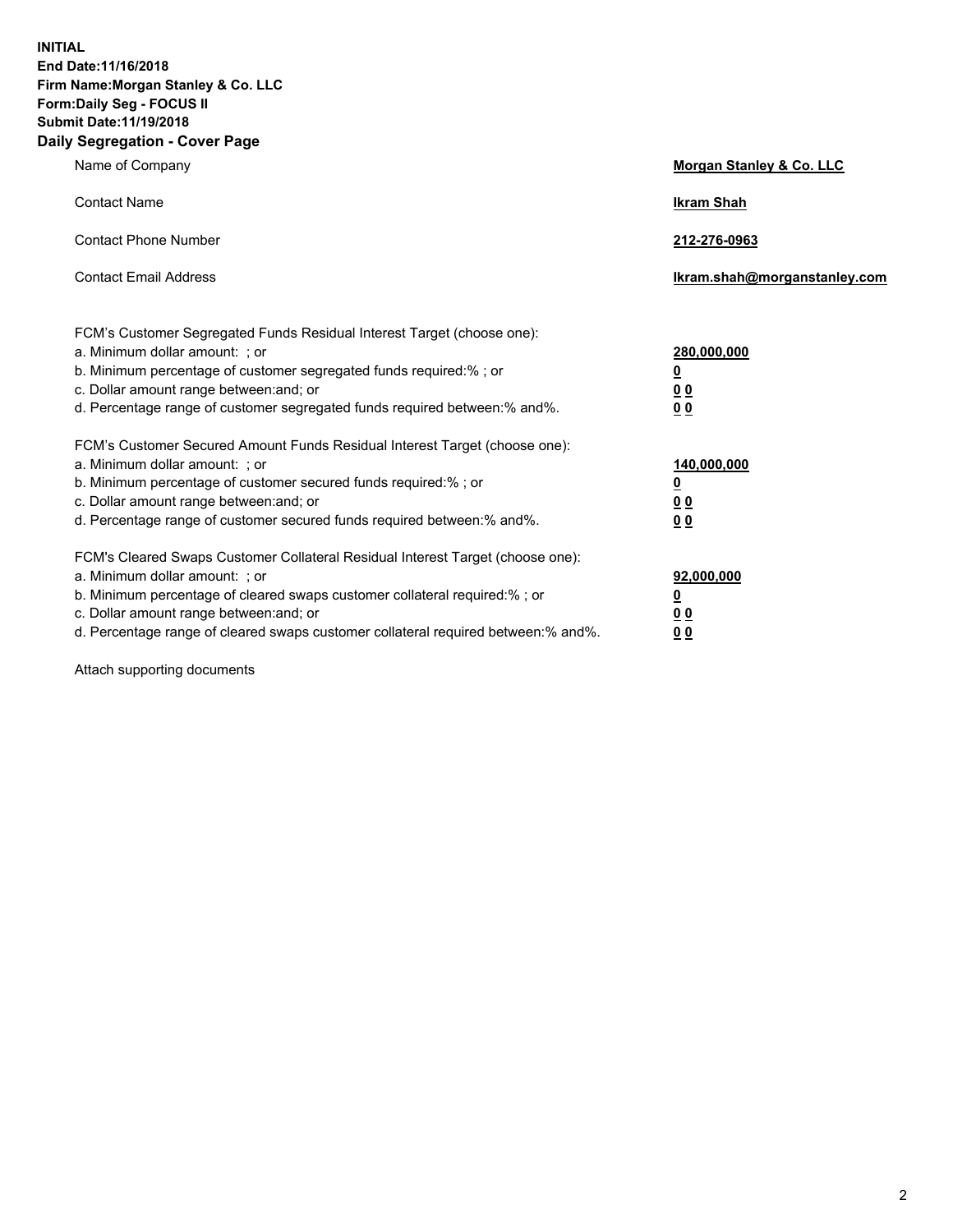## **INITIAL End Date:11/16/2018 Firm Name:Morgan Stanley & Co. LLC Form:Daily Seg - FOCUS II Submit Date:11/19/2018**

## **Daily Segregation - Secured Amounts**

Foreign Futures and Foreign Options Secured Amounts Amount required to be set aside pursuant to law, rule or regulation of a foreign government or a rule of a self-regulatory organization authorized thereunder 1. Net ledger balance - Foreign Futures and Foreign Option Trading - All Customers A. Cash **3,547,282,840** [7315] B. Securities (at market) **2,207,515,734** [7317] 2. Net unrealized profit (loss) in open futures contracts traded on a foreign board of trade **-794,495,971** [7325] 3. Exchange traded options a. Market value of open option contracts purchased on a foreign board of trade **15,516,422** [7335] b. Market value of open contracts granted (sold) on a foreign board of trade **-18,174,257** [7337] 4. Net equity (deficit) (add lines 1. 2. and 3.) **4,957,644,768** [7345] 5. Account liquidating to a deficit and account with a debit balances - gross amount **153,144,349** [7351] Less: amount offset by customer owned securities **-151,949,787** [7352] **1,194,562** 6. Amount required to be set aside as the secured amount - Net Liquidating Equity Method (add lines 4 and 5) 7. Greater of amount required to be set aside pursuant to foreign jurisdiction (above) or line 6. FUNDS DEPOSITED IN SEPARATE REGULATION 30.7 ACCOUNTS 1. Cash in banks A. Banks located in the United States **470,549,838** [7500] B. Other banks qualified under Regulation 30.7 **783,468,183** [7520] **1,254,018,021** 2. Securities A. In safekeeping with banks located in the United States **89,750,971** [7540] B. In safekeeping with other banks qualified under Regulation 30.7 **0** [7560] **89,750,971** [7570]

- 3. Equities with registered futures commission merchants
	-
	- B. Securities **0** [7590]
	- C. Unrealized gain (loss) on open futures contracts **50,966** [7600]
	- D. Value of long option contracts **0** [7610]
- E. Value of short option contracts **0** [7615] **6,943,861** [7620]
- 4. Amounts held by clearing organizations of foreign boards of trade
	- A. Cash **0** [7640]
	- B. Securities **0** [7650]
	- C. Amount due to (from) clearing organization daily variation **0** [7660]
	- D. Value of long option contracts **0** [7670]
	- E. Value of short option contracts **0** [7675] **0** [7680]
- 5. Amounts held by members of foreign boards of trade
	-
	-
	- C. Unrealized gain (loss) on open futures contracts **-794,546,936** [7720]
	- D. Value of long option contracts **15,516,422** [7730]
	- E. Value of short option contracts **-18,174,257** [7735] **3,799,010,779**
- 6. Amounts with other depositories designated by a foreign board of trade **0** [7760]
- 7. Segregated funds on hand **0** [7765]
- 8. Total funds in separate section 30.7 accounts **5,149,723,632** [7770]
- 9. Excess (deficiency) Set Aside for Secured Amount (subtract line 7 Secured Statement Page 1 from Line 8)
- 10. Management Target Amount for Excess funds in separate section 30.7 accounts **140,000,000** [7780]
- 11. Excess (deficiency) funds in separate 30.7 accounts over (under) Management Target **50,884,302** [7785]

**0** [7305]

[7354] **4,958,839,330** [7355]

**4,958,839,330** [7360]

[7530]

A. Cash **6,892,895** [7580]

 A. Cash **2,478,450,787** [7700] B. Securities **2,117,764,763** [7710] [7740] **190,884,302** [7380]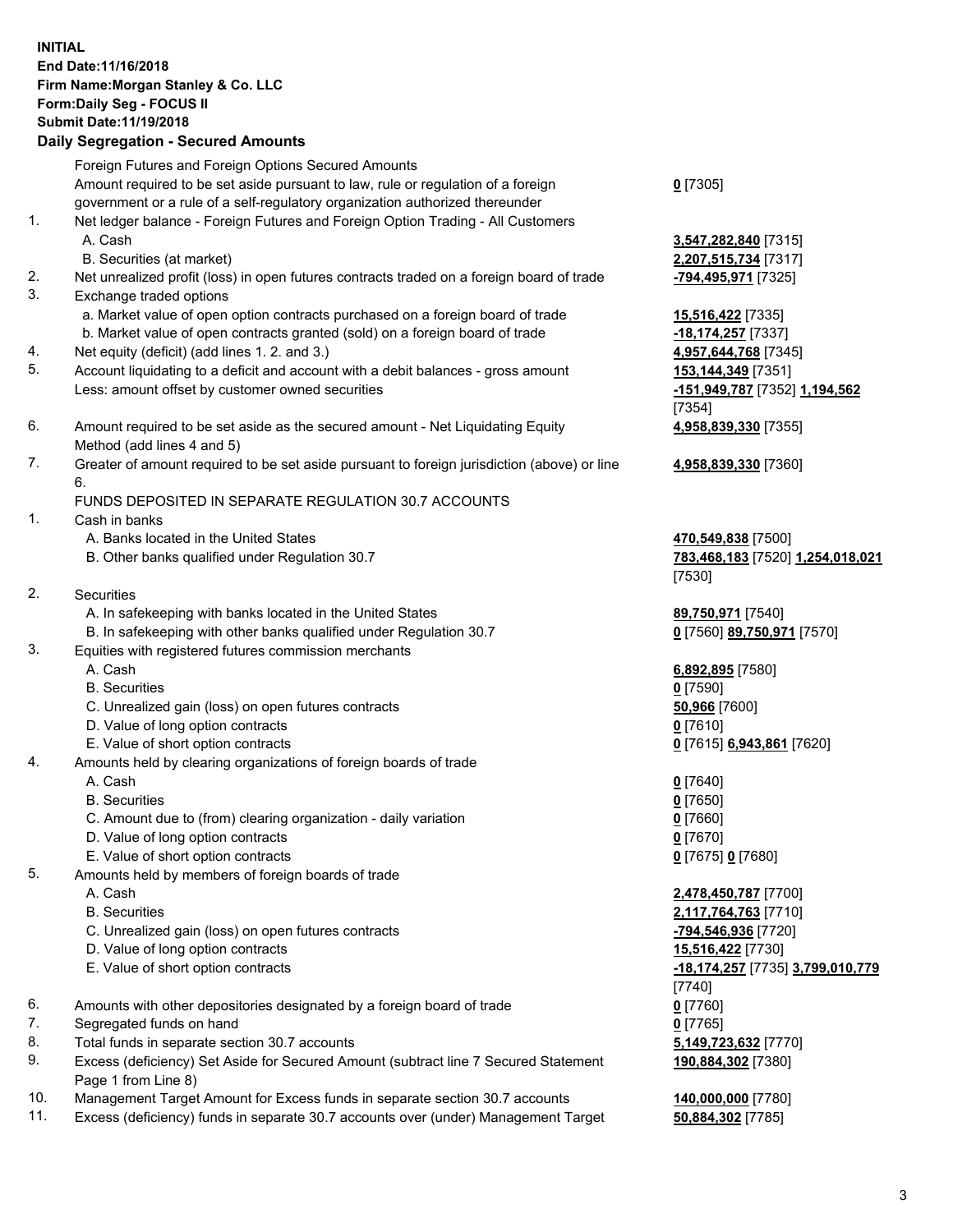|     | <b>INITIAL</b><br>End Date: 11/16/2018<br>Firm Name: Morgan Stanley & Co. LLC<br>Form: Daily Seg - FOCUS II<br>Submit Date: 11/19/2018<br>Daily Segregation - Segregation Statement |                                               |
|-----|-------------------------------------------------------------------------------------------------------------------------------------------------------------------------------------|-----------------------------------------------|
|     |                                                                                                                                                                                     |                                               |
| 1.  | SEGREGATION REQUIREMENTS(Section 4d(2) of the CEAct)                                                                                                                                |                                               |
|     | Net ledger balance<br>A. Cash                                                                                                                                                       |                                               |
|     |                                                                                                                                                                                     | 13,523,898,305 [7010]<br>6,854,444,038 [7020] |
| 2.  | B. Securities (at market)<br>Net unrealized profit (loss) in open futures contracts traded on a contract market                                                                     | -2,721,688,274 [7030]                         |
| 3.  | Exchange traded options                                                                                                                                                             |                                               |
|     | A. Add market value of open option contracts purchased on a contract market                                                                                                         | 381,268,527 [7032]                            |
|     | B. Deduct market value of open option contracts granted (sold) on a contract market                                                                                                 | -544,860,589 [7033]                           |
| 4.  | Net equity (deficit) (add lines 1, 2 and 3)                                                                                                                                         | 17,493,062,007 [7040]                         |
| 5.  | Accounts liquidating to a deficit and accounts with                                                                                                                                 |                                               |
|     | debit balances - gross amount                                                                                                                                                       | 570,461,415 [7045]                            |
|     | Less: amount offset by customer securities                                                                                                                                          | -569,594,724 [7047] 866,691 [7050]            |
| 6.  | Amount required to be segregated (add lines 4 and 5)                                                                                                                                | 17,493,928,698 [7060]                         |
|     | FUNDS IN SEGREGATED ACCOUNTS                                                                                                                                                        |                                               |
| 7.  | Deposited in segregated funds bank accounts                                                                                                                                         |                                               |
|     | A. Cash                                                                                                                                                                             | 5,091,859,334 [7070]                          |
|     | B. Securities representing investments of customers' funds (at market)                                                                                                              | $0$ [7080]                                    |
|     | C. Securities held for particular customers or option customers in lieu of cash (at                                                                                                 | 547,391,545 [7090]                            |
|     | market)                                                                                                                                                                             |                                               |
| 8.  | Margins on deposit with derivatives clearing organizations of contract markets                                                                                                      |                                               |
|     | A. Cash                                                                                                                                                                             | 5,741,235,246 [7100]                          |
|     | B. Securities representing investments of customers' funds (at market)                                                                                                              | $0$ [7110]                                    |
|     | C. Securities held for particular customers or option customers in lieu of cash (at<br>market)                                                                                      | 6,307,052,493 [7120]                          |
| 9.  | Net settlement from (to) derivatives clearing organizations of contract markets                                                                                                     | 294,198,313 [7130]                            |
| 10. | Exchange traded options                                                                                                                                                             |                                               |
|     | A. Value of open long option contracts                                                                                                                                              | 381,268,527 [7132]                            |
|     | B. Value of open short option contracts                                                                                                                                             | -544,860,589 [7133]                           |
| 11. | Net equities with other FCMs                                                                                                                                                        |                                               |
|     | A. Net liquidating equity                                                                                                                                                           | 7,112,350 [7140]                              |
|     | B. Securities representing investments of customers' funds (at market)                                                                                                              | <u>0</u> [7160]                               |
|     | C. Securities held for particular customers or option customers in lieu of cash (at<br>market)                                                                                      | 0 <sup>[7170]</sup>                           |
| 12. | Segregated funds on hand                                                                                                                                                            | $0$ [7150]                                    |
| 13. | Total amount in segregation (add lines 7 through 12)                                                                                                                                | 17,825,257,219 [7180]                         |
| 14. | Excess (deficiency) funds in segregation (subtract line 6 from line 13)                                                                                                             | 331,328,521 [7190]                            |
| 15. | Management Target Amount for Excess funds in segregation                                                                                                                            | 280,000,000 [7194]                            |
| 16. | Excess (deficiency) funds in segregation over (under) Management Target Amount                                                                                                      | 51,328,521 [7198]                             |

16. Excess (deficiency) funds in segregation over (under) Management Target Amount Excess